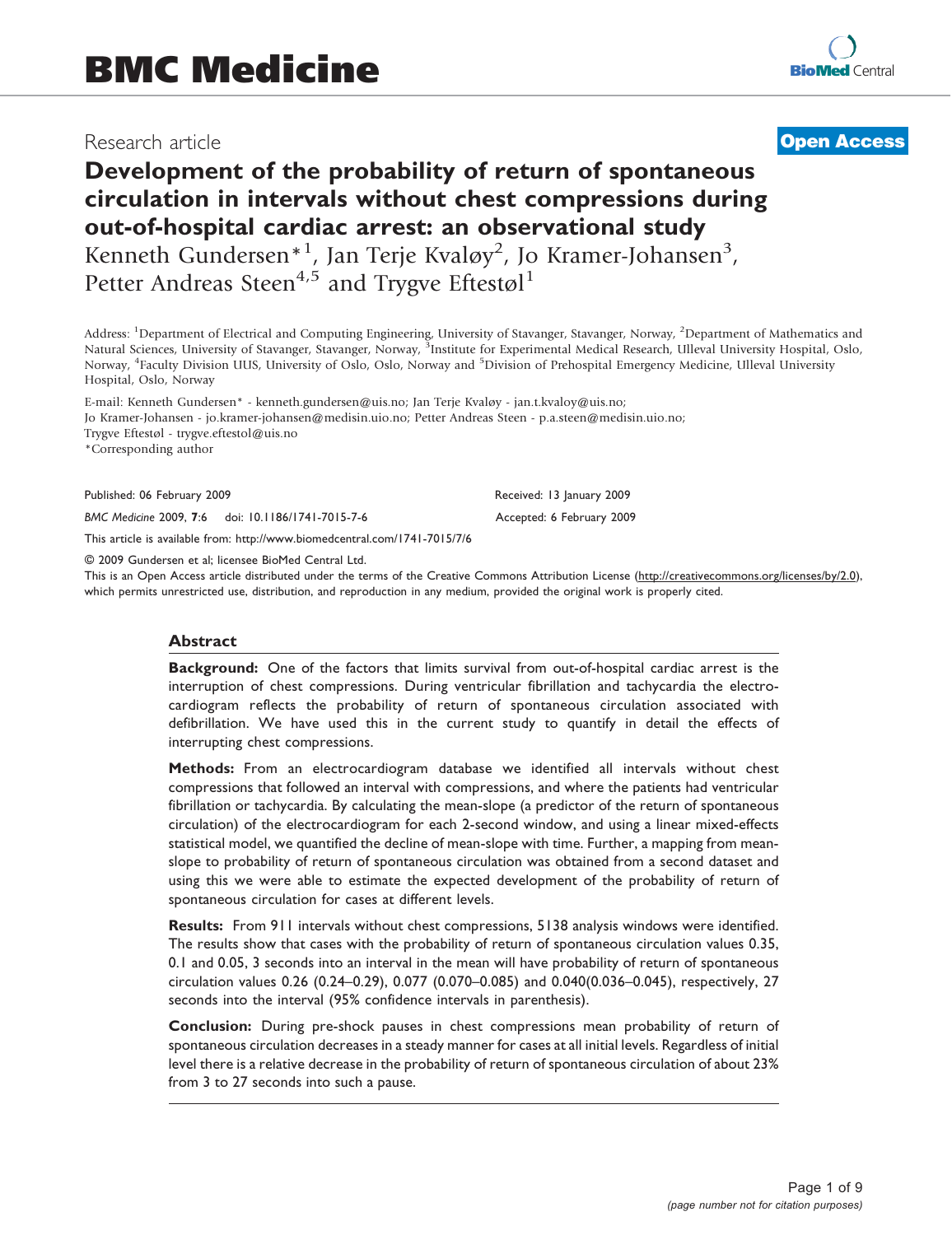## **Background**

Recent evidence indicates that cardiopulmonary resuscitation (CPR) during both in- and out-of-hospital cardiac arrest is characterised by frequent and long interruptions in chest compressions [[1](#page-7-0), [2](#page-7-0)]. This reduces vital organ perfusion [[3](#page-7-0)], and in animal experiments, increased length of chest compression pause before shock correlates with reduced rates of return of spontaneous circulation (ROSC) and survival [\[4-6](#page-7-0)]. Edelson et al. [[7\]](#page-7-0) reported that successful defibrillation, defined as removal of ventricular fibrillation (VF) for at least 5 seconds, was associated with shorter pre-shock pauses in man. Eilevstjønn et al. [\[8\]](#page-7-0) reported a similar association for shocks with ROSC outcome but only reported the median length of preshock pauses for ROSC and no-ROSC shocks. Identifying in detail how pausing in chest compressions affects the vitality of the myocardium, and thereby the probability of ROSC ( $P_{\text{ROSC}}$ ) after defibrillation, is important because it affects treatment priorities before a defibrillation, a vital stage of the resuscitation effort.

During VF and ventricular tachycardia (VT) one can calculate ROSC-predictors from the electrocardiogram (ECG) reflecting the  $P_{\text{ROSC}}$  associated with defibrillation [[9-12](#page-7-0)]. In general terms, we can say that ROSC-predictors reflect the coarseness of the ECG or the vitality of the myocardium. ROSC-predictors have been affected positively by compression sequences both in animals [[13\]](#page-7-0) and man [[14](#page-7-0)] and negatively by periods with no chest compressions both in animals [[15\]](#page-8-0) and man [[16](#page-8-0)]. Unfortunately, we have now realised that the statistical analysis performed in the last article [[16](#page-8-0)] was flawed. This is explained in Appendix 1. In the current work therefore, we reinvestigate the effect of interruptions of chest compressions on  $P_{\text{ROSC}}$  calculated from the ECG. Our hypothesis was that  $P_{\text{ROSC}}$  decreases during such interruptions and that the size of this effect may depend on the absolute value of  $P_{\text{ROSC}}$ . We use a ROSC-predictor that represents the most accurate, currently available estimate of  $P_{\text{ROSC}}$  [\[11](#page-7-0)], and a statistical methodology that properly handles short time variations of the  $P_{\text{ROSC}}$  estimate and the fact that the  $P_{\text{ROSC}}$  level varies from interval to interval [[17\]](#page-8-0). We handle the problem not solved in Eftestol et al. [[16\]](#page-8-0) by applying an adequate regression to the data, representing the underlying trends in  $P_{\rm{ROSC}}$  development, and use this to derive our results. Further, we compare the results with relevant data from investigations of animal and human sudden cardiac arrest data.

## Methods

Data were collected by the respective emergency medical services in an observational prospective study of out-ofhospital cardiac arrest patients in Akershus (Norway), Stockholm (Sweden) and London (UK) in the period

March 2002 to September 2004 [\[1,](#page-7-0) [18](#page-8-0)]. The appropriate ethical boards at each site approved the study, and the need for informed consent from each patient was waived as decided by these boards in accordance with paragraph 26 of the Helsinki declaration for human medical research. The study is registered as a clinical trial at [http://www.clinicaltrials.gov/,](http://www.clinicaltrials.gov/) (NCT00138996). Continuous ECG, transthoracic impedance, and chest compression depth measurements were collected using a modified Heartstart 4000 (Phillips Medical Systems, Andover, MA, USA) (Heartstart 4000SP (Laerdal Medical, Stavanger, Norway)) and patient records registered according to the Utstein template [[19\]](#page-8-0). The ECG was obtained through the defibrillator's self-adhesive defibrillation pads positioned in lead II equivalent positions and the same types of electrodes were used throughout the data collection. The signal was digitally recorded with a sampling rate of 500 samples per second and 16 bits resolution. Before digital sampling the analogue ECG signal was filtered with a second order bandpass filter with passband of 0.9–50 Hz and before analysis a 48 tap lowpass digital filter with an upper passband edge of 30 Hz was applied to the digitised ECG to remove any 50 Hz power line noise. Regarding the mapping-dataset (described below) ROSC was indicated either by a clinically detected pulse or by changes in the transthoracic impedance >50 m $\Omega$  coincident with QRS complexes [[1](#page-7-0)]. Compression depth measurements were used to identify the presence and absence of chest compressions. Further details about registrations and methodology have been given elsewhere [[1](#page-7-0)].

#### Intervals without chest compressions

We extracted ECG segments from intervals without chest compressions following an interval with compressions. Only segments with VF or VT during both intervals were included. The ECG segments were then divided into 2-second analysis windows centred at 3, 5, 7 and so on up to 27 seconds into the pause, depending on the length of the pause. The first and last 2 seconds of each interval were left out to ensure that the signals were uncorrupted by compression artefacts. We will refer to this dataset as the interval-dataset. ECG segments were manually checked for noise and noisy parts of ECG segments were censored from further analysis. The definition of noise was influence from a pacemaker (regular spikes on the ECG) or short bursts of high frequency signal that visually differ substantially from the surrounding VF or VT. The source of the latter noise form might be electrode noise or muscle artefacts.

#### Outline of analysis

The ECG from the analysis windows in the intervaldataset was characterised by computing the logarithm of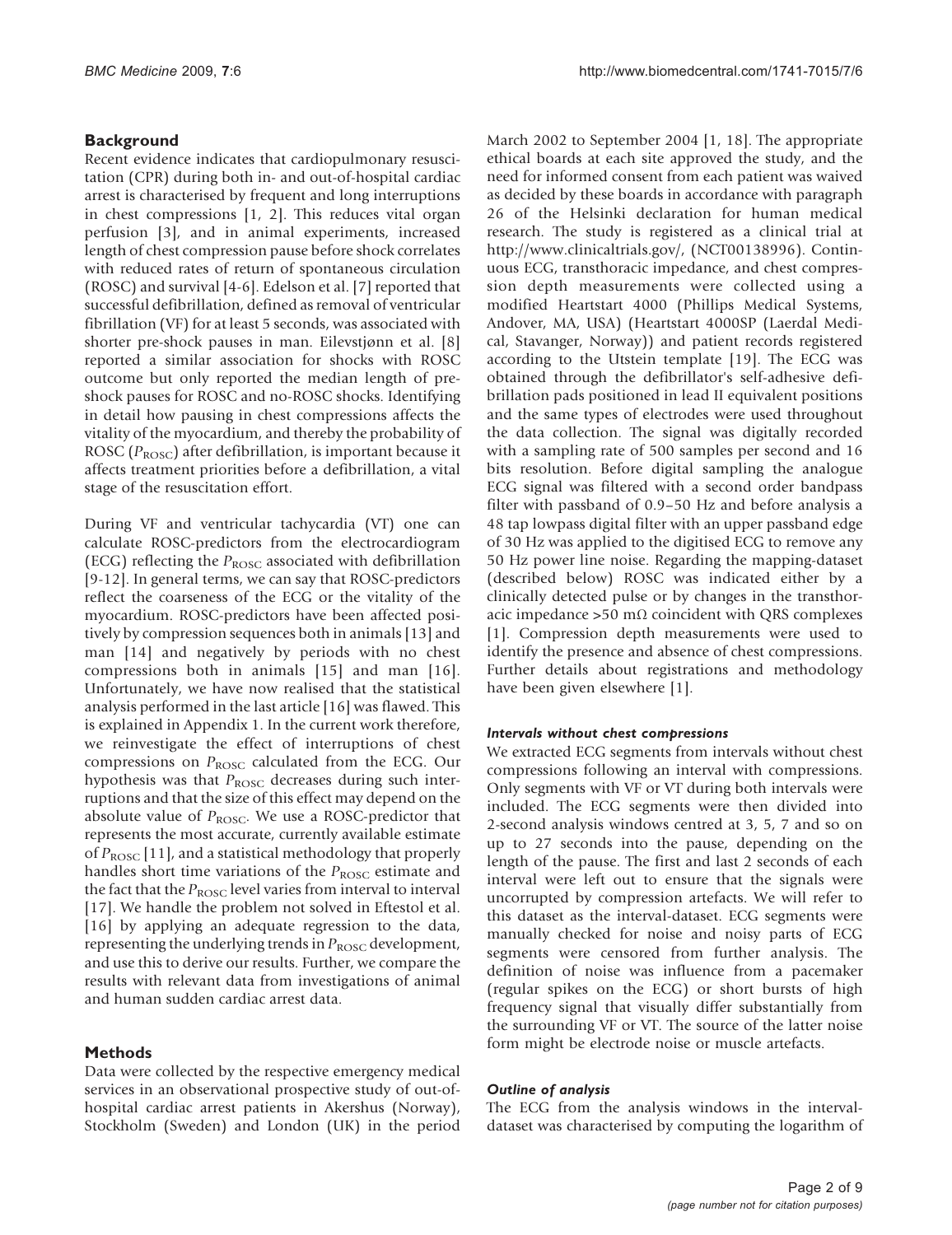the mean-slope (logslope), one of the most accurate indicators of  $P_{\text{ROSC}}$  [[11\]](#page-7-0). Mean-slope can be viewed as a measurement of the coarseness of the ECG. High amplitude and frequency of the ECG give high meanslope values, indicating a high  $P_{\text{ROSC}}$ . If ecg(n) is the digitised ECG signal, logslope is defined as

$$
log slope = \ln \left( \frac{1}{N} \sum_{1}^{N} \left| ecg(n) - ecg(n-1) \right| \right) \tag{1}
$$

Logslope values have the desirable property of having an approximate Gaussian distribution, and we thus expected an approximately linear decay with time in untreated VF/VT. A linear mixed-effects model was therefore fitted to logslope versus time. Then a mapping from logslope to  $P_{\text{ROSC}}$  scale, obtained from a second clinical dataset (described below), was applied to the fitted linear mixed-effects model for easier interpretation.

### Mapping logslope to PROSC

The mapping from logslope to  $P_{\text{ROSC}}$  was found from a dataset (mapping-dataset) of pre-shock logslope values and corresponding defibrillation outcomes (ROSC or no-ROSC) that has previously been described [\[20](#page-8-0)]. The mapping-dataset was collected during cases of out-ofhospital cardiac arrest and ROSC was defined as circulating rhythm for a minimum 10% of the postshock interval. A marginal logistic regression model for longitudinal data, accounting for correlation between samples from the same patient [[21\]](#page-8-0), was fitted to the mapping-dataset using the add-on package 'geepack' to the statistical software R (R Development Core Team, R Foundation for Statistical Computing). The mapping function has the following form:

$$
P_{\text{ROSC}}\left(\text{logslope}\right) = \frac{e^{\alpha_0 + \alpha_1 \cdot \text{logslope}}}{1 + e^{\alpha_0 + \alpha_1 \cdot \text{logslope}}}
$$
(2)

 $\alpha_0$  and  $\alpha_0$  are parameters of the logistic regression estimated during model fitting. The interval-dataset and the mapping-dataset were extracted from the same cardiac arrest episodes. However, since the last 2 seconds of ECG in an interval without chest compressions were not included in the interval-dataset, and we only used the last 2 seconds of ECG before a shock in the mappingdataset, there is in this respect no overlap of data between the datasets.

#### Describing logslope development

Using the statistical software S-plus (Insightful Corporation, Seattle, WA, USA), we fitted a linear mixed-effects model to the interval-dataset [\[17](#page-8-0)]. The linear mixedeffects model takes into account the fact that the general

level of logslope varies between intervals by allowing individual variation in the regression parameters from interval to interval. The logslope values are the response variable in the model, and the development of this described with a polynomial in  $t$ , where  $t$  is time (seconds) after chest compressions stopped minus 10 seconds ( $t = t_{\text{org}}$ -10). The subtraction is performed in order to decorrelate the covariates of the model  $(t, t^2, t^2)$ <br>etc) If identifies the interval (cluster), the model for the etc). If i identifies the interval (cluster), the model for the development of *logslope* with time is given by:

$$
log slope_i(t) = \sum_{k=0}^{K} \beta_k \cdot t^k + \sum_{k=0}^{M} U_{ik} \cdot t^k + \varepsilon_{it}
$$
 (3)

K is the polynomial degree for the fixed-effects part of the model and M the degree for the random-effects part (accounting for variations between intervals) and  $K \geq M$ . Gaussian model residuals  $\varepsilon_{it}$  are assumed and also a multivariate Gaussian distribution of the random terms  $U_{ik}, k \in 1, ..., M$ 

$$
f(U_{i0}, U_{i1}, ..., U_{iM}) = N(\underline{0}, \Lambda)
$$
 (4)

The S-plus function used to fit the model, lme, has several different possible ways of modelling correlation between residuals within each interval (cluster), and possible heteroschedasticity in the data [[17](#page-8-0)]. We chose the optimal correlation model, variance model (for heteroschedastic data) and the necessary polynomial degree  $(K$  and  $M)$ , in that order, by comparing Akaike information criterion (AIC) values. Polynomial degrees up to four were tested and among possible models with similar AIC values the model of lowest polynomial degrees was chosen. We did not experiment with other variance covariates than the fitted-model value (software default). For mathematical details about the modelling of correlation between residuals and heteroschedastic data we refer to Pinheiro and Bates [[17\]](#page-8-0). After choosing our final model it was validated by plotting normal probability plots for the model residuals and the random terms, the distribution of residuals against time and fitted-model value and the response against fitted values.

#### Calculating  $P_{ROSC}$  development

The linear mixed-effects model was fitted to logslope values due to the statistical properties mentioned above, but we wanted to interpret the implications on the  $P_{\text{ROSC}}$ scale. More specifically we wanted to find the expected development of  $P_{\text{ROSC}}$  for intervals with different starting values. To avoid the random short time variation in logslope (and  $P_{\text{ROSC}}$ ) from influencing the development, we relate each expected development to the starting value of the regression, representing the true underlying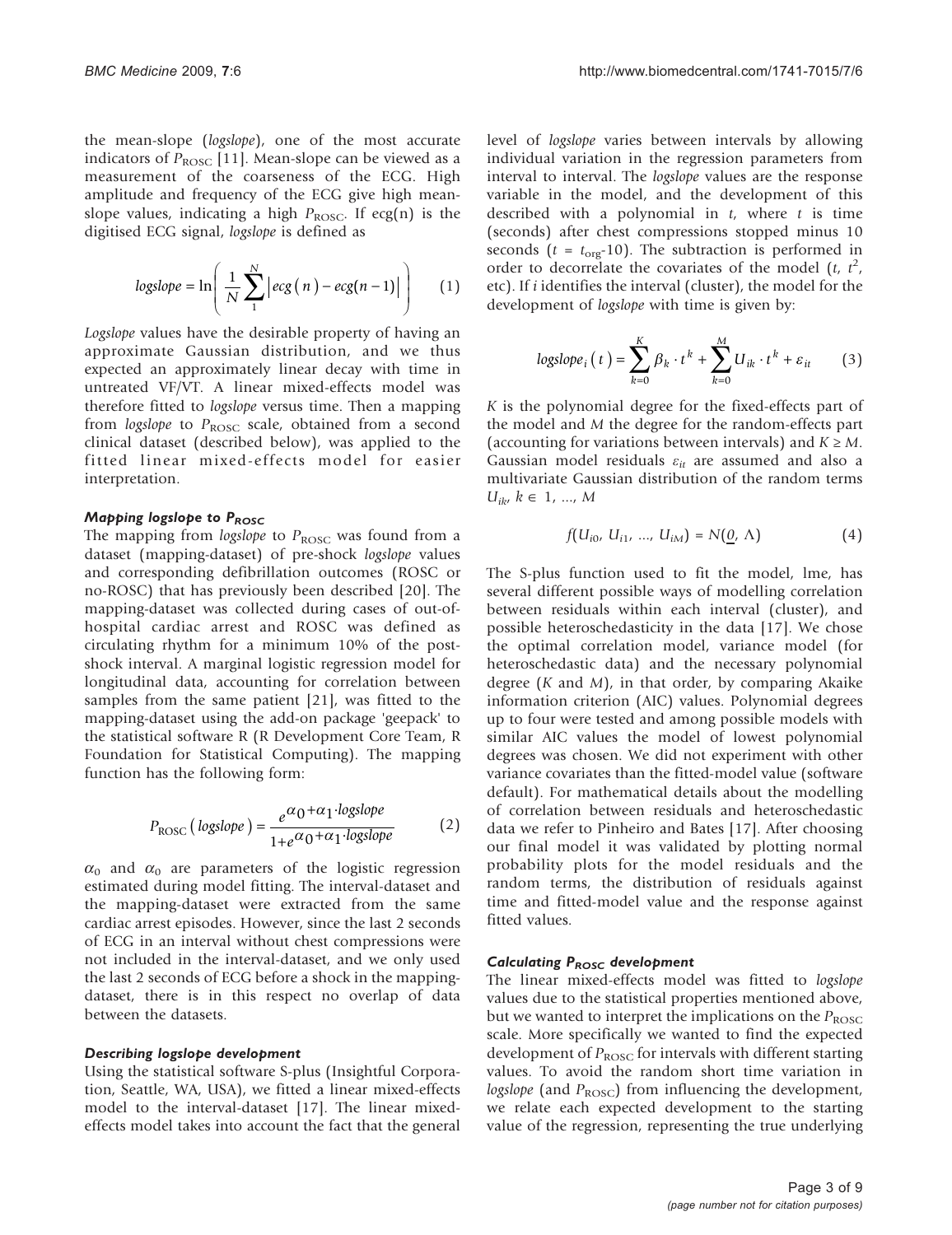<span id="page-3-0"></span>behaviour. The results are derived from the fitted linear mixed-effects model (not from specific regression lines for each interval) and the obtained mapping from logslope to  $P_{\text{ROSC}}$ . Further descriptions of these procedures are given in Appendix 2.

We present the estimated parameters of the chosen linear mixed-effects model and of the logistic regression model for the logslope to  $P_{\rm{ROSC}}$  mapping, along with 95% confidence intervals (CI) or standard deviation (Std) of estimates for all parameters. Further we present estimates of the expected development with time (into the intervals without compressions) of  $P_{\text{ROSC}}$  for intervals with different starting values. Approximate 95% CIs for the  $P_{\text{ROSC}}$  developments are derived by drawing 1000 simulated parameter values from the model parameters asymptotic distributions, and then recalculating the resulting  $P_{\text{ROSC}}$  values for each simulation. The 95% CI for the estimated expected  $P_{\text{ROSC}}$  developments are defined as the 95% CI of  $P_{\text{ROSC}}$  at a given time into an interval, given a chosen  $P_{\text{ROSC}}$  value at the first point of analysis (3 seconds into the intervals).

## **Results**

Data from 530 defibrillation attempts given to 86 patients were included in the mapping-dataset and used to estimate the logslope to  $P_{\text{ROSC}}$  mapping. In the mapping-dataset logslope has an area under the ROSC curve of 0.876 when used to predict which defibrillations will result in ROSC. A histogram of these data is plotted along with the estimated mapping in Figure 1.

Logslope values from 911 intervals without chest compressions were included in the interval-dataset and the median interval without chest compressions had five analysis windows. Out of 6229 analysis windows, 17.6% were excluded because of noise in the ECG, leaving 5138. From the complete records of 363 patients, 134 patients had intervals that were included. By comparing AIC values of different candidate models we identified a linear mixed-effects model with an exponential spatial correlation model with nugget effect, polynomial degrees  $K = 1$  and  $M = 1$ , and an exponential variance function. Given that a linear model in  $t$  (polynomials of degree one) was chosen shifting of the time covariate is not necessary, but in order to simplify calculations a time shift of -3 seconds ( $t = t_{org}$ -3) was used when estimating the final model.

Estimated model parameters of the logistic regression model for the *logslope* to  $P_{\text{ROSC}}$  mapping and of the chosen linear mixed-effects model are given in Table 1. The logslope value on average decreases 0.00601 per second in our data range (3 to 27 seconds into an



#### Figure 1

**Logslope to**  $P_{\text{ROSC}}$  **mapping.** (a) Mapping (solid line) estimated with logistic regression model. Point-by-point mapping (asterixes) obtained with a standard histogram technique (based on histograms in (b) and (c)). (b) Histogram of pre-shock logslope values of defibrillations resulting in return of spontaneous circulation (from mapping-dataset). (c) Histogram of pre-shock logslope values of defibrillations resulting in no return of spontaneous circulation (from mapping-dataset).

#### Table 1: Estimated parameter values of statistical models

| Chosen linear mixed-effects model                                                                                                            |                                                                                     |                                                                                                                                                                 |
|----------------------------------------------------------------------------------------------------------------------------------------------|-------------------------------------------------------------------------------------|-----------------------------------------------------------------------------------------------------------------------------------------------------------------|
| Parameter                                                                                                                                    | Estimate                                                                            | 95% confidence interval                                                                                                                                         |
| $\beta_{0}$<br>$\beta_1$<br>Standard deviation $(U_0)$<br>Standard deviation $(U_1)$<br>Correlation $(U_0, U_1)$<br>Range<br>Nugget<br>Power | $-5.224$<br>$-0.00601$<br>0.594<br>0.00708<br>$-0.201$<br>3.11<br>0.520<br>$-0.598$ | $[-5.263 - 5.184]$<br>$[-0.00712 - 0.00490]$<br>[0.564 0.6324]<br>[0.00564 0.00889]<br>$[-0.366 - 0.0416]$<br>[1.64 5.88]<br>[0.401 0.629]<br>$[-0.805 - 0.39]$ |
| Logistic regression model                                                                                                                    |                                                                                     |                                                                                                                                                                 |
| Parameter                                                                                                                                    | Estimate                                                                            | Standard deviation                                                                                                                                              |
| $\alpha_0$<br>$\alpha_1$                                                                                                                     | 9.28<br>2.26                                                                        | 1.51<br>0.315                                                                                                                                                   |

Estimated model parameters of the chosen linear mixed-effects model and the marginal logistic regression model for the logslope to probability of return of spontaneous circulation ( $P_{\text{ROSC}}$ ) mapping.  $\beta_0$  and  $\beta_1$  are the fixed-effects parameters. Standard deviation  $(U_0)$ , standard deviation  $(U_1)$  and correlation  $(U_0, U_0)$  give the properties of the zero-mean bivariate Gaussian distribution of the random-effects terms. Range and nugget are parameters in the model for correlation between residuals. Power is the parameter in the variance function.  $\alpha_0$  is the intercept in the logistic regression models linear function, and  $\alpha_1$  represents the change in log-odds ratio (ROSC versus no-ROSC) with a unit change in the covariate (logslope).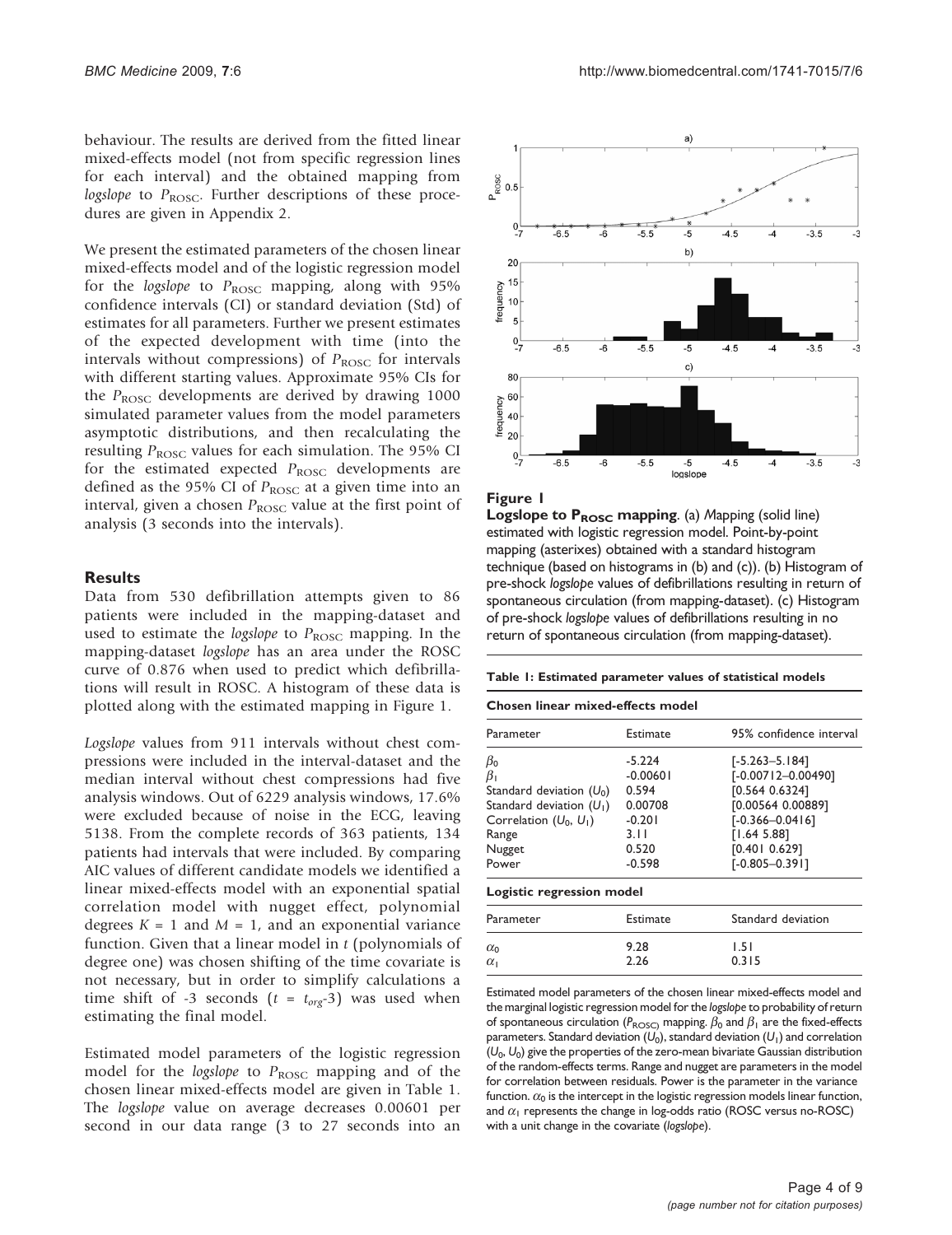interval without chest compressions). The diagnostic plots confirmed that the linear mixed-effects model is adequate for the data.

The data in the interval-dataset and how the linear mixed-effects model represents these are illustrated by Figure 2. The figure shows the *logslope* values and fittedmodel values of three intervals. We observe that the intervals are of different length, have logslope values at different levels, and that the fitted lines are allowed to have different intercepts and slopes. The fitted values of Standard deviation( $U_0$ ), Standard deviation( $U_1$ ) and correlation( $U_0$ ,  $U_1$ ) given in Table [1](#page-3-0) describe how the intercepts and slopes are distributed in our data.

Using Equation (8) in Appendix 2 we computed a set of expected developments of  $P_{\text{ROSC}}$  given different  $P_{\text{ROSC}}$ values 3 seconds into an interval, shown in Figure 3. According to the  $\beta_0$  parameter, the *logslope* value 3 seconds into an interval has a Gaussian distribution with mean -5.224 and standard deviation 0.594 (Std $(U_0)$ ) in our dataset, and we characterise each development by the quantile the initial logslope value (corresponding to the chosen initial  $P_{\text{ROSC}}$  value) is at in this distribution. About 60% of the intervals have initial  $P_{\text{ROSC}}$  below 0.1.

Using the approach described in Appendix 2 we estimate that if all the intervals without chest compressions were



#### Figure 2

Calculated logslope values and regression lines from the linear mixed-effects model for three intervals without chest compressions. The linear mixed-effects model is capable of representing that the logslope values (plusses, squares and circles) of different intervals are at different levels (have different intercepts) and decrease or increase at different rates (regression lines have different slopes). The fitted model parameters describe how intercepts and slopes are distributed in the dataset.

shocked with 3 seconds pre-shock pause the mean  $P_{\text{ROSC}}$ would be 0.126, while with 27 seconds pause it would be 0.0971. The estimated relative decrease in mean  $P_{\text{ROSC}}$ , 1-(0.0971/0.1255)  $\approx$  0.23, (95% CI: 0.17–0.29) is comparable with that in each of the developments in Figure 3, meaning that independent of the absolute  $P_{\text{ROSC}}$  level about 23% of the chance of ROSC will be lost with increasing the pre-shock pause in chest compressions from 3 to 27 seconds.

## **Discussion**

Our analysis shows that  $P_{\text{ROSC}}$ , as determined from ECG analysis, decreases in a steady manner with time in VF/ VT intervals without chest compressions for all initial values of  $P_{\text{ROSC}}$ . This shows that limiting interruption in chest compressions is important for patients in all states and that every second without perfusion has a negative effect on  $P_{\text{ROSC}}$ . The current results therefore give support for a strong focus on improving CPR quality.

Unlike the results of Eftestol et al. [[16\]](#page-8-0), the current results show that  $P_{\text{ROSC}}$  does not decrease sharply during the first 5 seconds of an interruption. Therefore, a



#### Figure 3

Estimated developments of mean probability of return of spontaneous circulation in ventricular fibrillation/ventricular tachycardia intervals without chest compression given different starting values of probability of return of spontaneous circulation. We specified the following starting values (corresponding quantile in our dataset in parenthesis, starting from the top): 0.5(0.97), 0.35(0.92), 0.2(0.80), 0.1(0.6), 0.05(0.38) and 0.01 (0.06). The actual starting value of each development deviates slightly from these values because we must integrate out the residual term in our regression model for logslope and since we have a non-linear logslope to probability of return of spontaneous circulation mapping function. The solid line is the mean probability of return of spontaneous circulation. The dashed lines represent approximate 95% confidence intervals for each of the developments.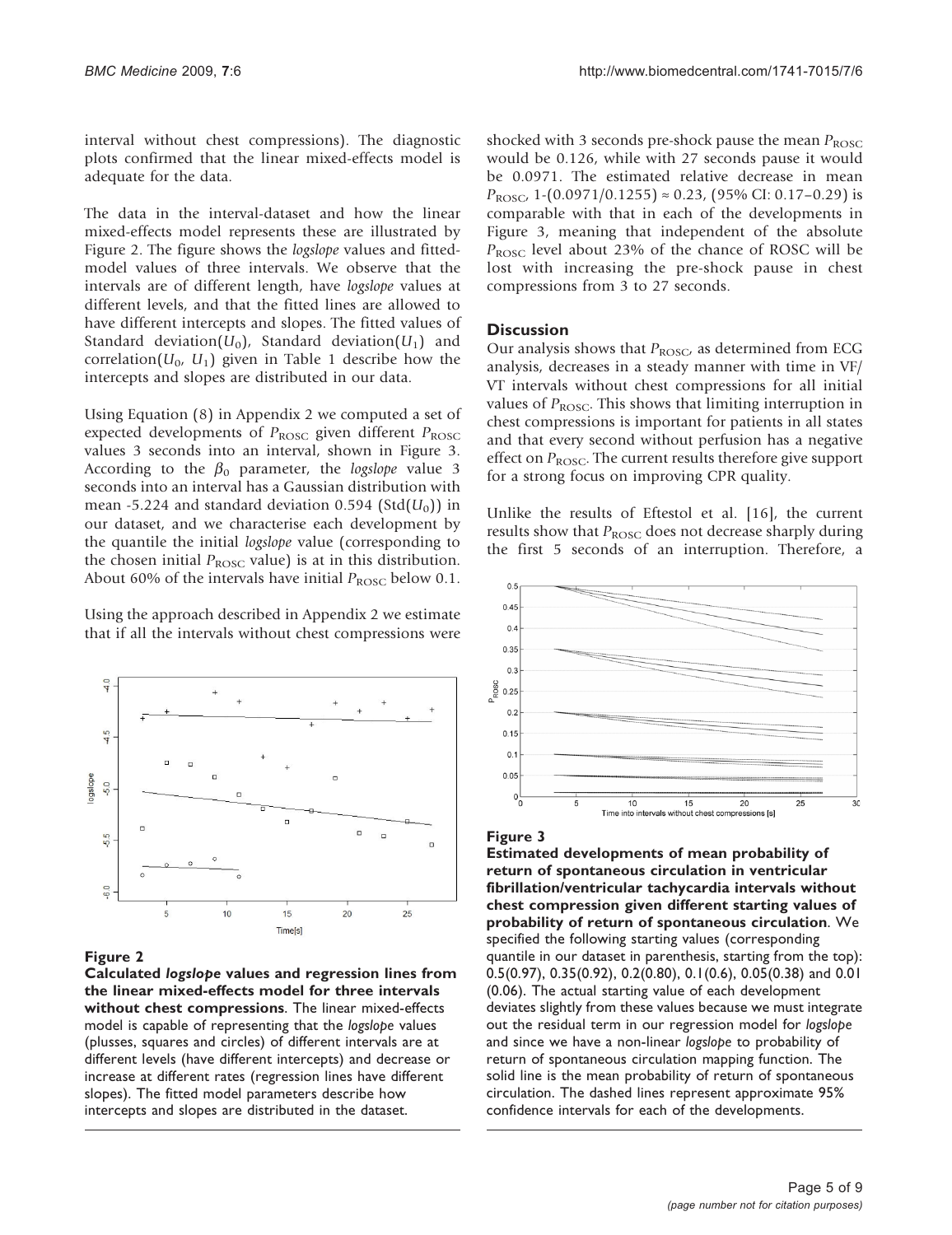pre-shock pause in compressions of a couple of seconds to ensure the safety of EMS personnel, or to perform rhythm analysis on artefact-free ECG, may be acceptable. Concerning safety, pre-shock pauses of 1 to 2 seconds might be sufficient as it has been argued that the risks of accidental defibrillation of resuscitation providers have been over emphasised [[22\]](#page-8-0). Further, the accuracy of rhythm analysis during ongoing compressions might in the future be improved as a result of either improved artefact removal algorithms or of using dedicated ECG recording electrodes generating fewer artefacts than combined recording and defibrillation electrodes [\[23](#page-8-0)]. This will also reduce the need for pre-shock pauses in compressions. Although the current results show that pre-shock interruptions in compressions should be minimised, they do not indicate that it is critical, although favourable, for the outcome of resuscitation to compress during defibrillation. This is because there is no indication of a sharp decrease in  $P_{\text{ROSC}}$  during the first few seconds of an interruption.

The effect of pre-shock interruptions in chest compressions on resuscitation outcome or ROSC has also been studied in animals [[4](#page-7-0)-[6\]](#page-7-0). In agreement with the current results all three studies found a clear negative effect of longer pre-shock interruptions. Edelson et al. [[7](#page-7-0)] found strong negative correlation between duration of preshock interruptions on first shock success in humans, defined as removal of VF for at least 5 seconds following defibrillation, but no significant effect of pre-shock pause duration on ROSC or survival to hospital discharge. It was stated that one possible reason for this was the limited dataset with lower incidence of ROSC and survival than of shock success with the possibility of a statistical type II error. Eilevstjønn et al. [[8](#page-7-0)] found that the median length of pre-shock interruption of chest compressions for ROSC was 15 seconds versus 18 seconds for no-ROSC shocks ( $P = 0.008$ ), but did not quantify further the negative effect of increasing length of interruptions.

A limitation of our approach is that the effect was studied indirectly by using the established fact that the  $P_{\text{ROSC}}$  can be estimated from the ECG waveform [[9-12](#page-7-0)], instead of by direct analysis of the relation between preshock pause length and rate of ROSC. The latter could however, only have identified how the mean probability of ROSC for the population would be influenced by increasing pre-shock pauses in CPR, and could not have identified possible differences in the development for cases with different probabilities of ROSC at the start of the pre-shock interval without chest compressions. Using ECG analysis we can estimate  $P_{\text{ROSC}}$  continuously for every available interval without chest compressions that follow an interval with chest compressions and,

therefore, estimate the expected development of  $P_{\text{ROSC}}$ for cases at different starting levels. A further limitation is that we excluded from the analysis all segments where the ECG apparently was affected by a pacemaker and one group of patients was therefore excluded from the analysis. Performing a re-analysis including also the data with noise did however only produce minor changes in the results. At last, the effects of right ventricular dilation and left ventricular contraction occurring during interruptions in compressions, described by Chamberlain et al. [\[24](#page-8-0)], may not be reflected in the ECG waveform. The current results may in this respect possibly underestimate the detrimental effect of interrupting compressions.

# Conclusion

We have shown that the probability of ROSC estimated from the ECG decreases in a steady manner with increasing pre-shock pauses in chest compressions. Regardless of initial level, there is a relative decrease in the estimated probability of ROSC of about 23% from 3 to 27 seconds, or, in other words, a 1% relative decrease for every second into such a pause.

## **Abbreviations**

AIC: Akaike information criterion; CI: confidence interval; CPR: cardiopulmonary resuscitation; ECG: electrocardiogram;  $P_{\text{ROSC}}$ :probability of return of spontaneous circulation; ROSC: return of spontaneous circulation; Std: standard deviation; VF: ventricular fibrillation; VT: ventricular tachycardia

# Competing interests

PAS is a member of the board of directors for Laerdal Medical. All other authors declare that they have no competing interests.

## Authors' contributions

KG conceived the study, developed and performed the analysis and drafted the manuscript. JTK contributed to the development of the analysis methods. JKJ and PAS contributed to the acquisition and preparation of data. TE contributed to the conception of the study and to the preparation of data. All authors have revised and approved the final manuscript.

# Appendix 1

This section describes why we claim that the analysis in Eftestol et al. [\[16](#page-8-0)] was flawed. That particular paper is the only previous study to use ECG analysis on clinical data to investigate the effects of interrupting chest compressions on the probability of ROSC. In Eftestol et al. [\[16](#page-8-0)], the ECG segments (from pre-shock VF intervals without chest compressions) were divided into three groups, one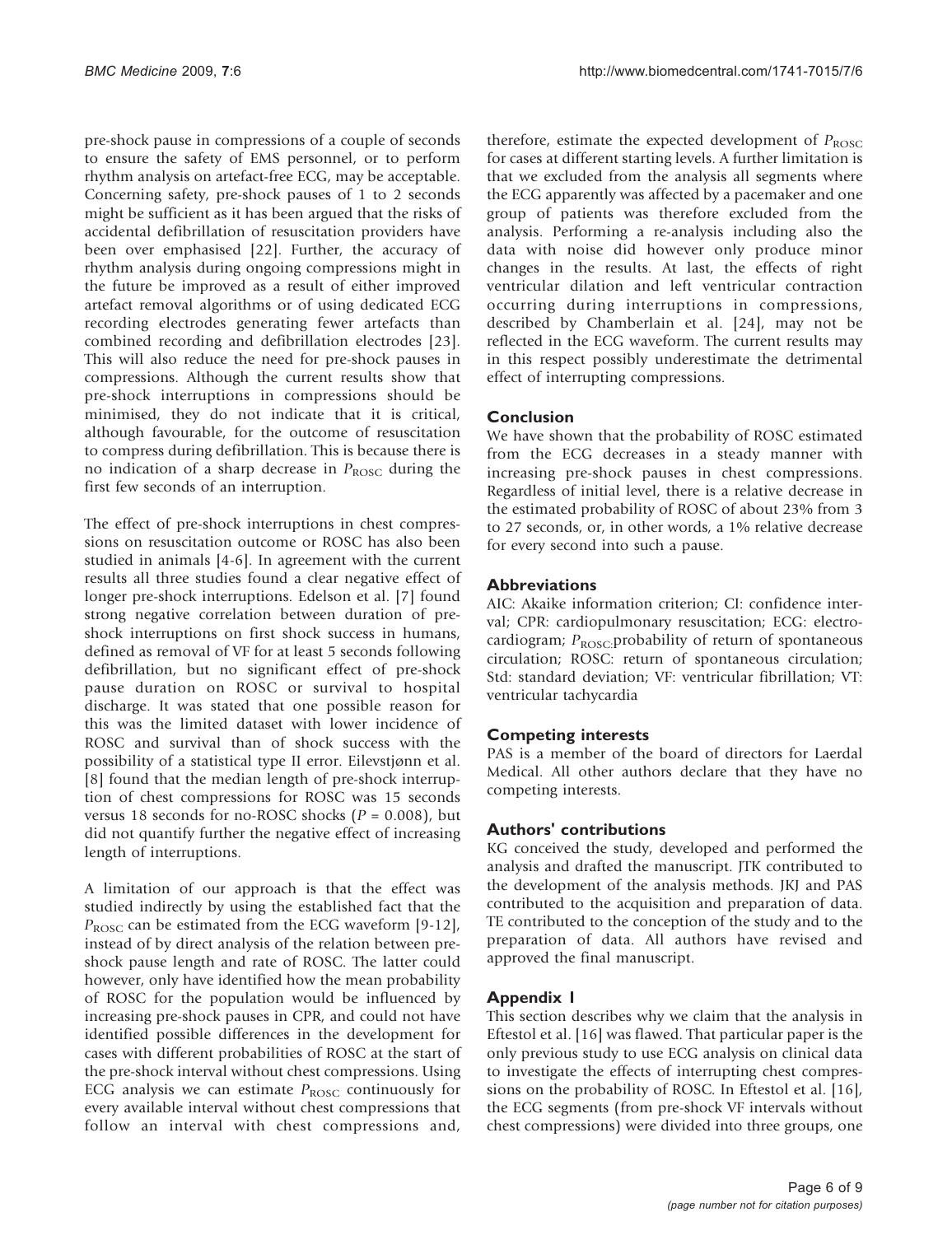for those with an initially high  $P_{\text{ROSC}}$  value (the first  $P_{\text{ROSC}}$  value in the segment >0.4), one with medium initial values (0.25< first  $P_{\text{ROSC}}$  < 0.40), and one with low initial values (<0.25). After this the development with time of the median of  $P_{\text{ROSC}}$  in the segments in these three groups was calculated. However, there are quite large random short time variations, or measurement noise, in the  $P_{\text{ROSC}}$  estimate used [[25\]](#page-8-0), and these influence the group to which the segments are assigned in the first place. Therefore, for the group of segments with high initial  $P_{\text{ROSC}}$  value a large proportion of the segments will have high values only at the start of the segment. The median of each group will approach the median of all the segments for the consecutive measurements. We can demonstrate this by re-analysis of the original data from Eftestol et al. [\[16](#page-8-0)], but assign the segments to three groups according to the  $P_{\text{ROSC}}$  values at 10 seconds into the segments rather than according to the initial values. The result of this is shown together with the original plot from Eftestol et al. [[16\]](#page-8-0) in Figure 4. If the  $P_{\text{ROSC}}$  estimate from each ECG segment had little or no random variation between consecutive measurements, this modification of the analysis should have little effect on the results. However, changing the time at which the assignment to groups is performed totally changes the plot and we must, therefore, conclude that the analysis is flawed. The inadequate analysis led to unjustified conclusions, most prominently for the 'high' and 'low' subgroups. For cases with a high initial level a dramatic decrease in median  $P_{\text{ROSC}}$  (from 0.5 to 0.25) with only 5



## Figure 4

Two plots illustrating the problem with the analysis performed in the article by Eftestol et al. (a) The original plot from Eftestol et al.'s [[16\]](#page-8-0) article where each case was assigned to one of three subgroups ('high', 'medium' and 'low') according to their initial value of probability of return of spontaneous circulation  $(P_{\text{ROSC}})$ . The time axis refers to time into intervals without compressions. The median  $P_{ROSC}$  in each group is represented with a solid line and the various broken lines represent the 25th and 75th percentiles for each group. The median of the 'high' group differs from the median of the 'medium' group only for the first 5 seconds, and the median of the 'low' group appears to be increasing towards the end. (b) This plot was generated with the same analysis as (a), but here the cases were assigned to the three subgroups according to their  $P_{ROSC}$  value at 10 seconds. From the difference between plots (a) and (b), it is evident that the short time random variations in the  $P_{\rm{ROSC}}$ estimates greatly affect the results of this form of analysis.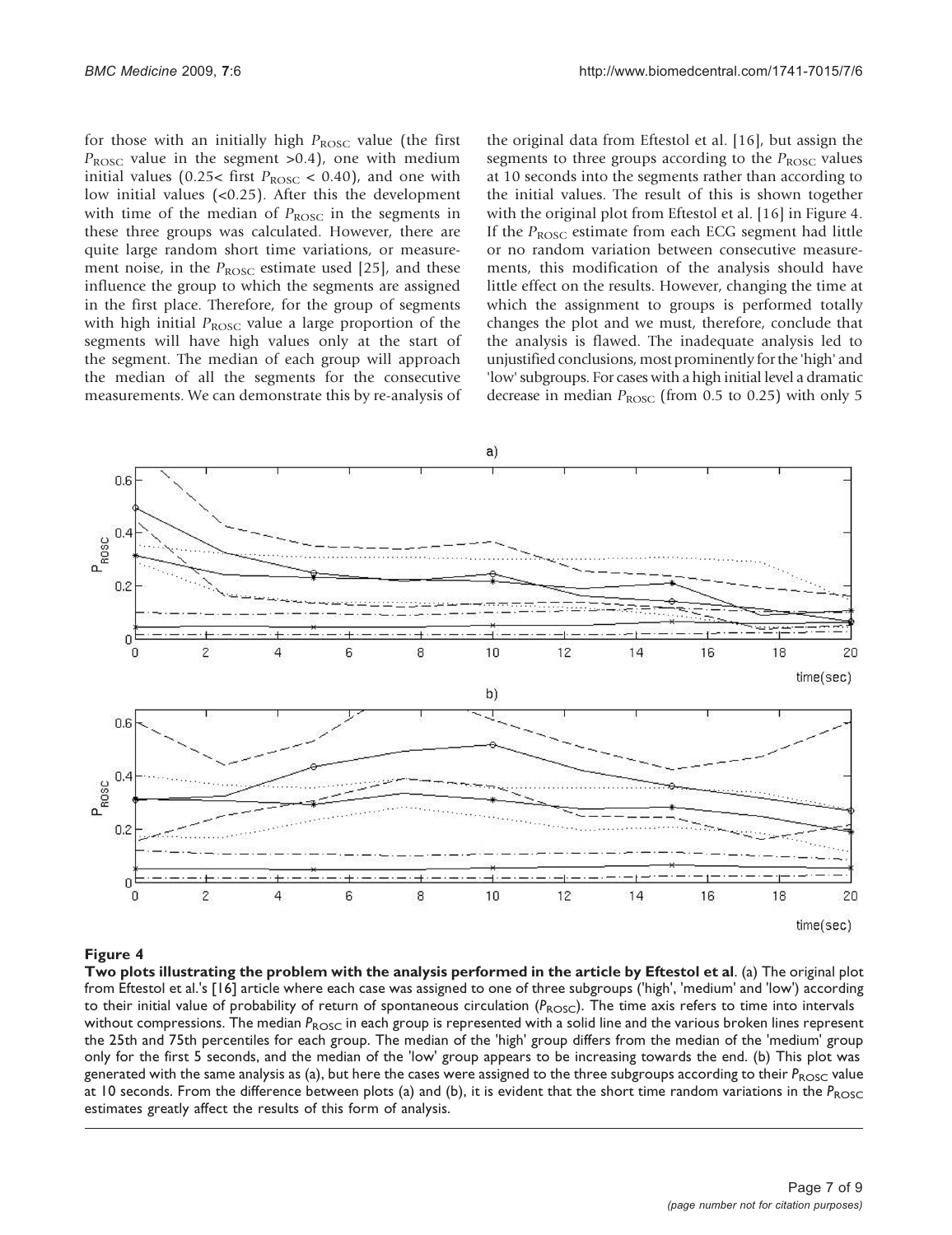<span id="page-7-0"></span>seconds interruption in chest compressions was falsely indicated, and for the group of cases with low initial  $P_{\text{ROSC}}$ representing 85% of the total number of cases, it was indicated that the median  $P_{\text{ROSC}}$  is stable or slightly increasing during interruptions of up to 20 seconds, despite there being no coronary perfusion. It should be noted that two of the authors (TE and PAS) of the criticised article are also co-authors of the current article.

#### Appendix 2

If we choose value x at  $t = 0$  for the regression to *logslope*, for a hypothetical interval h by choosing  $U_{h0} = x - \beta_0$ , we can estimate the development of the mean  $P_{\text{ROSC}}$  for intervals with a specific starting value. In this way the estimated development is not influenced by the random short time variation in *logslope* at  $t = 0$ , represented by  $\varepsilon_{h0}$ . By analogy, this was the problem with the analysis performed by Eftestol et al. [\[16\]](#page-8-0). With the above choice of  $U_{h0}$  the marginal distribution of the other random terms is given by:

$$
f_m(U_{h1},...,U_{hM}) = \frac{f(x-\beta_0,U_{h1},...,U_{hM})}{\int_{-\infty}^{\infty} \int_{-\infty}^{\infty} f(x-\beta_0,U_{h1},...,U_{hM}) dU_{h1},...,dU_{hM}}
$$
(5)

the model for the logslope at t by:

$$
log slope_h(t, U_{h1}, ..., U_{hM} | U_{h0} + \beta_0 = x) = x + \sum_{k=1}^{K} \beta_k \cdot t^k + \sum_{k=1}^{M} U_{hk} \cdot t^k + \varepsilon_{ht}
$$
\n(6)

and, using Equation (2) for the logslope to  $P_{\text{ROSC}}$ mapping, the model for  $P_{\text{ROSC}}$  at t is given by:

$$
P_{ROSC,h}(t, U_{h1},...,U_{hM} | U_{h0} + \beta_0 = x) = \frac{\exp\left(\alpha_0 + \alpha_1 \left(x + \sum_{k=1}^K \beta_k \cdot t^k + \sum_{k=1}^M U_{hk} \cdot t^k + \varepsilon_{ht}\right)\right)}{1 + \exp\left(\alpha_0 + \alpha_1 \left(x + \sum_{k=1}^K \beta_k \cdot t^k + \sum_{k=1}^M U_{hk} \cdot t^k + \varepsilon_{ht}\right)\right)}
$$
(7)

Then the expected  $P_{\text{ROSC}}$  development given the chosen initial value can be calculated by:

$$
E[P_{ROSC,h}(t) | U_{h0} + \beta_0 = x] =
$$
  

$$
\int_{-\infty}^{\infty} \int_{-\infty}^{\infty} P_{ROSC,h}(t, U_{h1}, ..., U_{hM} | U_{h0} + \beta_0 = x) \cdot f_m(U_{h1}, ..., U_{hM}) \cdot f(\varepsilon_{h1}) dU_{h1}, ..., dU_{hM}, d\varepsilon_{h1}
$$
  

$$
\tag{8}
$$

By choosing different values for  $x$  we can calculate the expected  $P_{\text{ROSC}}$  development for cases with different starting values. For a given starting value of  $P_{\text{ROSC}}$ , the corresponding *logslope* value  $x$  is found using Equation (2). If we make no specific choice of *logslope* at  $t = 0$ , but modify Equation (8) to integrate out the random intercept  $U_{h0}$  as well as the other random terms, we

can obtain an estimate for how the mean  $P_{\text{ROSC}}$  develops with time, pooling together cases at all  $P_{\text{ROSC}}$  levels.

#### Acknowledgements

The efforts of all ambulance personnel and local coordinators of data collection in Akerhus (Hallstein Sørebø), Stockholm (Leiv Svensson) and London (Bob Fellows) are highly appreciated. KG was at the time of the study a PhD student funded by the Norwegian Research Council, project number 27529. TE is the project manager of the same project. The project [1, [18](#page-8-0)], from which the data originated, was funded by the Norwegian Air Ambulance Foundation (PhD scholarship for JKJ), Regional Health Authorities East (PAS), Laerdal Medical, Stavanger Norway (provided the prototype defibrillators, data collection server, and expenses for extra training related to data collection) and Philips Medical Systems, Andover, MA, USA (original defibrillators). None of these had further involvement in developing the data analysis or writing this article.

#### References

- Wik L, Kramer-Johansen J, Myklebust H, Sorebo H, Svensson L, Fellows B and Steen PA: [Quality of cardiopulmonary resuscita-](http://www.ncbi.nlm.nih.gov/pubmed/15657322?dopt=Abstract)[tion during out-of-hospital cardiac arrest.](http://www.ncbi.nlm.nih.gov/pubmed/15657322?dopt=Abstract) JAMA 2005, 293:299–304.
- 2. Abella BS, Alvarado JP, Myklebust H, Edelson DP, Barry A, O'Hearn N, Hoek Vanden TL and Becker LB: [Quality of](http://www.ncbi.nlm.nih.gov/pubmed/15657323?dopt=Abstract) [cardiopulmonary resuscitation during in-hospital cardiac](http://www.ncbi.nlm.nih.gov/pubmed/15657323?dopt=Abstract) [arrest.](http://www.ncbi.nlm.nih.gov/pubmed/15657323?dopt=Abstract) JAMA 2005, 293:305–310.
- 3. Berg RA, Sanders AB, Kern KB, Hilwig RW, Heidenreich JW, Porter ME and Ewy GA: [Adverse hemodynamic effects of](http://www.ncbi.nlm.nih.gov/pubmed/11705826?dopt=Abstract) [interrupting chest compressions for rescue breathing during](http://www.ncbi.nlm.nih.gov/pubmed/11705826?dopt=Abstract) [cardiopulmonary resuscitation for ventricular fibrillation](http://www.ncbi.nlm.nih.gov/pubmed/11705826?dopt=Abstract) [cardiac arrest.](http://www.ncbi.nlm.nih.gov/pubmed/11705826?dopt=Abstract) Circulation 2001, 104:2465–2470.
- 4. Sato Y, Weil MH, Sun S, Tang W, Xie J, Noc M and Bisera J: [Adverse](http://www.ncbi.nlm.nih.gov/pubmed/9187589?dopt=Abstract) [effects of interrupting precordial compression during car](http://www.ncbi.nlm.nih.gov/pubmed/9187589?dopt=Abstract)[diopulmonary resuscitation.](http://www.ncbi.nlm.nih.gov/pubmed/9187589?dopt=Abstract) Crit Care Med 1997, 25:733–736.
- 5. Steen S, Liao Q, Pierre L, Paskevicius A and Sjoberg T: [The critical](http://www.ncbi.nlm.nih.gov/pubmed/12969599?dopt=Abstract) [importance of minimal delay between chest compressions](http://www.ncbi.nlm.nih.gov/pubmed/12969599?dopt=Abstract) [and subsequent defibrillation: a haemodynamic explanation.](http://www.ncbi.nlm.nih.gov/pubmed/12969599?dopt=Abstract) Resuscitation 2003, 58:249–258.
- 6. Yu T, Weil MH, Tang W, Sun S, Klouche K, Povoas H and Bisera J: [Adverse outcomes of interrupted precordial compression](http://www.ncbi.nlm.nih.gov/pubmed/12119255?dopt=Abstract) [during automated defibrillation.](http://www.ncbi.nlm.nih.gov/pubmed/12119255?dopt=Abstract) Circulation 2002, 106:368–372.
- 7. Edelson DP, Abella BS, Kramer-Johansen J, Wik L, Myklebust H, Barry AM, Merchant RM, Hoek TLV, Steen PA and Becker LB: [Effects of compression depth and pre-shock pauses predict](http://www.ncbi.nlm.nih.gov/pubmed/16982127?dopt=Abstract) [defibrillation failure during cardiac arrest.](http://www.ncbi.nlm.nih.gov/pubmed/16982127?dopt=Abstract) Resuscitation 2006, 71:137–145.
- 8. Eilevstjonn J, Kramer-Johansen J and Sunde K: [Shock outcome is](http://www.ncbi.nlm.nih.gov/pubmed/17467139?dopt=Abstract) [related to prior rhythm and duration of ventricular fibrilla-](http://www.ncbi.nlm.nih.gov/pubmed/17467139?dopt=Abstract)[tion.](http://www.ncbi.nlm.nih.gov/pubmed/17467139?dopt=Abstract) Resuscitation 2007, 75:60–67.
- 9. Amann A, Rheinberger K and Achleitner U: [Algorithms to](http://www.ncbi.nlm.nih.gov/pubmed/11436521?dopt=Abstract) [analyze ventricular fibrillation signals.](http://www.ncbi.nlm.nih.gov/pubmed/11436521?dopt=Abstract) Curr  $\overline{O}$ pin Crit Care 2001, 7:152–156.
- Eftestol T, Sunde K, Aase SO, Husoy JH and Steen PA: [Predicting](http://www.ncbi.nlm.nih.gov/pubmed/11004143?dopt=Abstract) [outcome of defibrillation by spectral characterization and](http://www.ncbi.nlm.nih.gov/pubmed/11004143?dopt=Abstract) [nonparametric classification of ventricular fibrillation in](http://www.ncbi.nlm.nih.gov/pubmed/11004143?dopt=Abstract) [patients with out-of-hospital cardiac arrest.](http://www.ncbi.nlm.nih.gov/pubmed/11004143?dopt=Abstract) Circulation 2000, 102:1523–1529.
- 11. Neurauter A, Eftestøl T, Kramer-Johansen J, Abella BS, Sunde K, Volker W, Lindner KH, Eilevstjønn J, Myklebust H, Steen PA and Strohmenger H-U: [Prediction of countershock success using](http://www.ncbi.nlm.nih.gov/pubmed/17287063?dopt=Abstract) [single features from multiple ventricular fibrillation fre](http://www.ncbi.nlm.nih.gov/pubmed/17287063?dopt=Abstract)[quency bands and feature combinations using neural net](http://www.ncbi.nlm.nih.gov/pubmed/17287063?dopt=Abstract)[works.](http://www.ncbi.nlm.nih.gov/pubmed/17287063?dopt=Abstract) Resuscitation 2007, 73:253–263.
- 12. Povoas HP, Weil MH, Tang WC, Bisera J, Klouche K and Barbatsis A: [Predicting the success of defibrillation by electrocardio-](http://www.ncbi.nlm.nih.gov/pubmed/11947983?dopt=Abstract)[graphic analysis.](http://www.ncbi.nlm.nih.gov/pubmed/11947983?dopt=Abstract) Resuscitation 2002, 53:77–82.
- 13. Berg RA, Hilwig RW, Kern KB and Ewy GA: [Precountershock](http://www.ncbi.nlm.nih.gov/pubmed/12447331?dopt=Abstract) [cardiopulmonary resuscitation improves ventricular fibrilla](http://www.ncbi.nlm.nih.gov/pubmed/12447331?dopt=Abstract)[tion median frequency and myocardial readiness for suc](http://www.ncbi.nlm.nih.gov/pubmed/12447331?dopt=Abstract)[cessful defibrillation from prolonged ventricular fibrillation:](http://www.ncbi.nlm.nih.gov/pubmed/12447331?dopt=Abstract) [A randomized, controlled swine study.](http://www.ncbi.nlm.nih.gov/pubmed/12447331?dopt=Abstract) Ann Emerg Med 2002, 40:563–570.
- Eftestol T, Wik L, Sunde K and Steen PA: [Effects of cardiopul](http://www.ncbi.nlm.nih.gov/pubmed/15210599?dopt=Abstract)[monary resuscitation on predictors of ventricular fibrillation](http://www.ncbi.nlm.nih.gov/pubmed/15210599?dopt=Abstract)